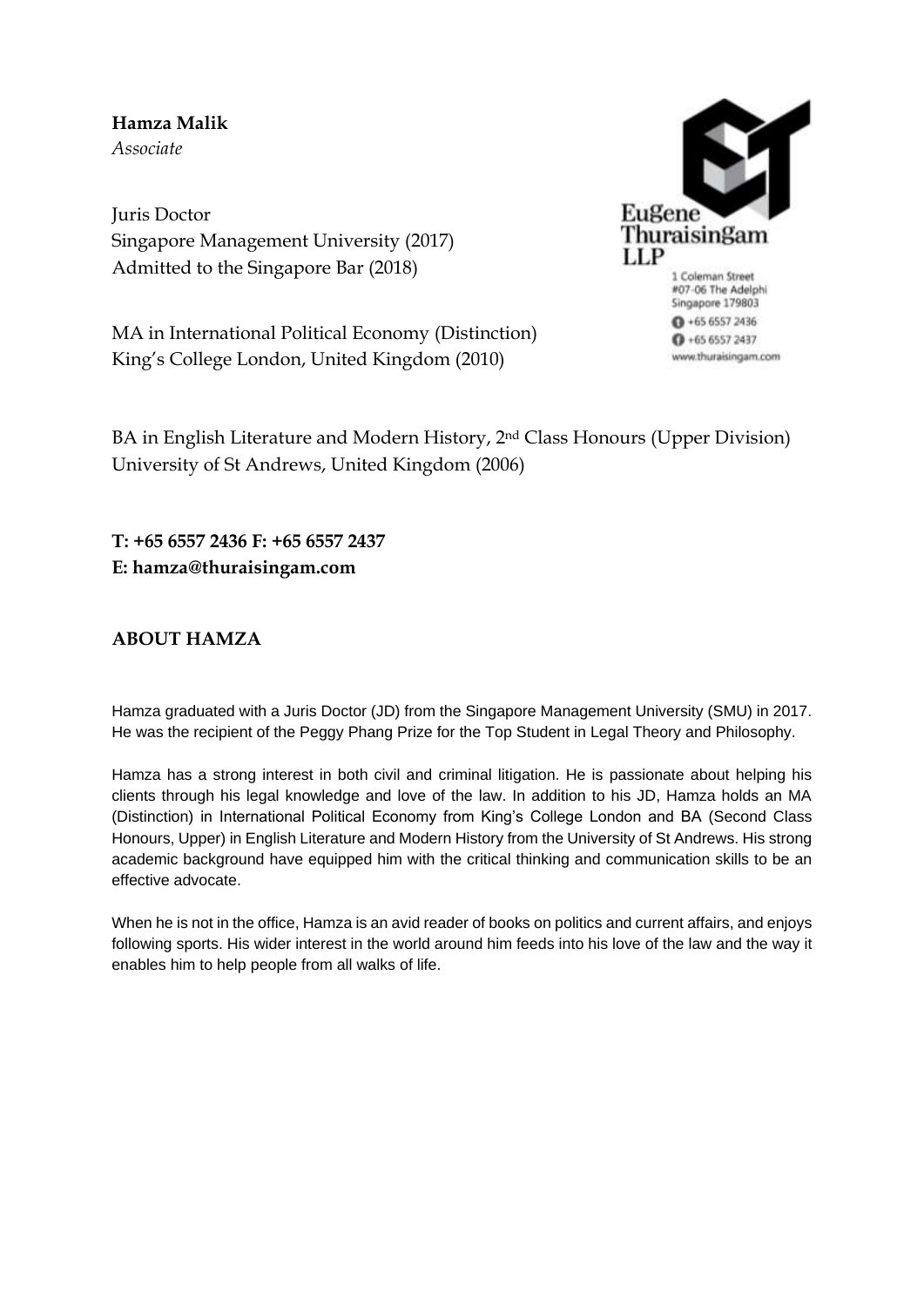### **Matters of significance in which Hamza has assisted include:-**

#### Civil and commercial disputes

- **HC/S 1060/2015**: acting for the plaintiffs in an ongoing marathon dispute against an Indonesian bank and a Japanese financial services company. I have assisted on numerous interlocutory matters, including (i) successfully resisting a garnishee application; (ii) preparing a complex specific discovery application; and (iii) contesting a summons to determine who had authority to act on behalf of one of the plaintiffs.
- **HC/S 507/2019**: Acting for the Plaintiff who was employee of a large bank and is bringing a case of wrongful dismissal against his former employer.
- **Arbitration**: Acting for a company in an ongoing dispute arising out of an oil and gas joint operating agreement. The total value of the claims amount to over US\$100million.
- **HC/S 184/2019**: Acted for the Defendant in a personal injury claim worth \$1million. Successfully struck out the plaintiff's multiple claims, including claims in harassment and negligence, against the Defendant.
- **DC/DC 2249/2018**: Acted for the Defendant in their dispute regarding a commercial tenancy agreement. Have successfully resisted a summary judgment application by the Plaintiff against our client by arguing that the Defendant had shown that there were sufficient issues to warrant a full hearing at trial.
- **HC/S 514/2018:** Acting for the Plaintiff in a case of commercial conspiracy arising out of an oil and gas dispute. This cross-border case involves issues of the existence and exercise of jurisdiction by the Singapore courts, as well as the issue of a case management stay due to parallel arbitration.
- **HC/OSB 63/2019 and HC/OSB 64/2019**: Acting for the Applicants who are seeking to set aside bankruptcy orders made against them.
- **HC/S 1305/2016**: Acting for the Defendant and Third Party in a commercial dispute involving a public listed company, a private company and issues relating to directors' duties and transfers of funds.

# Criminal and public interest litigation

- *Yuen Ye Ming v Public Prosecutor*: Acting for Applicant in his criminal motion to the Court of Appeal to contest his conviction under the enhanced sentencing provisions of the Misuse of Drugs Act (Cap. 185, Rev Ed. 2008).
- **Public Prosecutor v Boh Soon Ho:** Defending the accused in his charge under Section 300(c) of the Penal Code. The matter is set for trial.